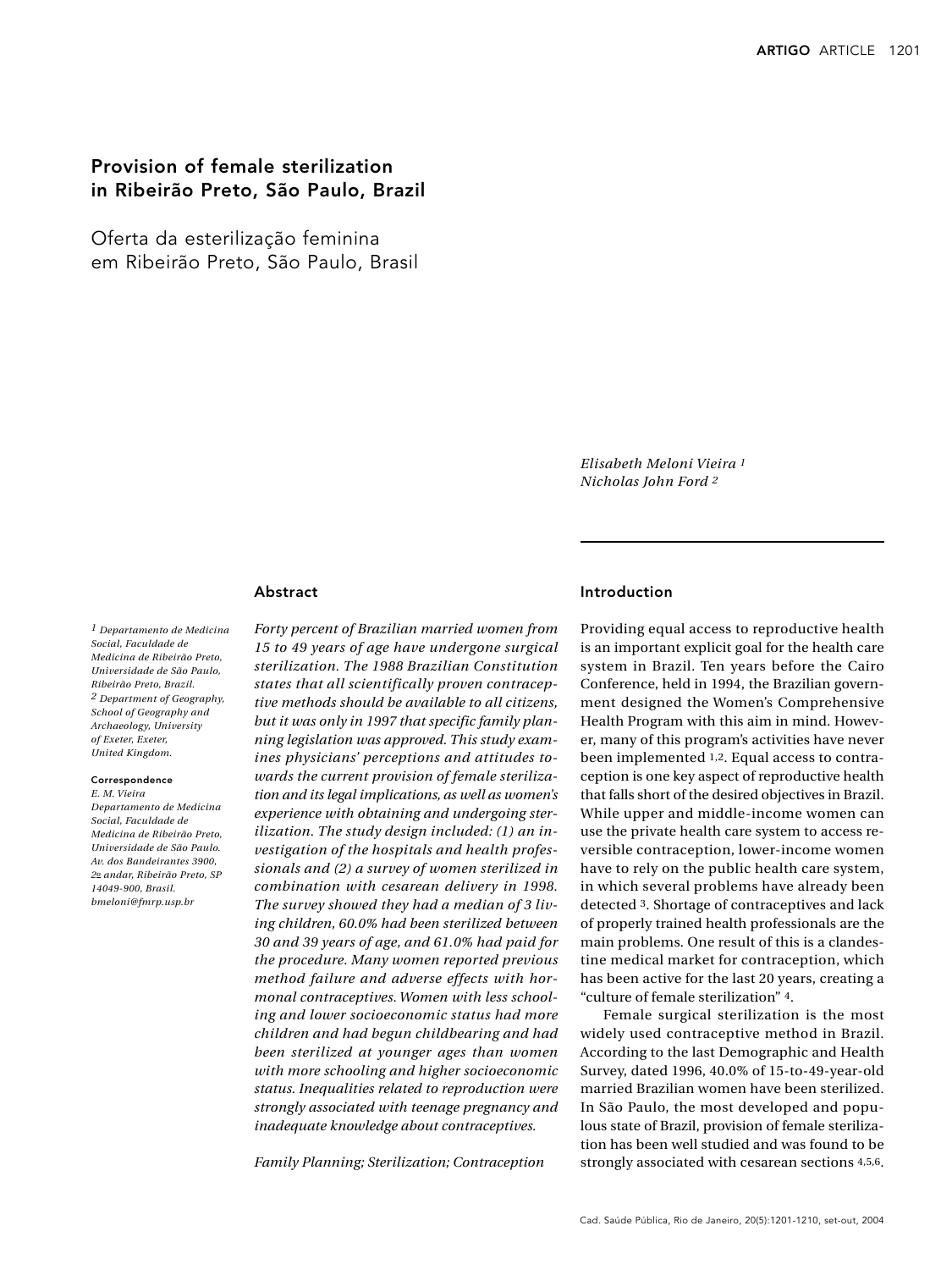Many of these tubal ligations are performed clandestinely in conjunction with cesarean sections and are paid for directly to the physicians, without being recorded in the patient's hospital record.

Until recently, surgical sterilization had ambiguous legal status in the country. The 1988 Brazilian Constitution states that family planning and all scientifically proven contraceptive methods should be available to all citizens who wish to plan their families. However, for many years the Brazilian Medical Council has not recommended that physicians perform sterilization, since they can be sued on the basis of Article 129, paragraph 3, of the country's Penal Code, which classifies as a crime any unauthorized medical procedure leading to a loss of body part or function. In addition, the Women's Comprehensive Health Program of the Ministry of Health only recommends that sterilization be performed in women over 35 years of age whose life may be at risk in case of pregnancy 7.

In 1997, new family planning legislation (Federal Act 9,263) was approved. This legislation covers several aspects of family planning and for the first time included male and female sterilization and the respective requirements for users, institutions, and physicians (Table 1). It also establishes clear guidelines for the Unified National Health System (SUS) to provide reversible contraceptives, male and female sterilization, and counseling by a multidisciplinary team. The law forbids immediate post-delivery or post-abortion female sterilization and requires a 48-day waiting period after these interventions. Sterilization can only be performed at least 60 days after the individual has expressed the wish to submit to the procedure. According to the legislation, family planning services (as other health care services) should therefore be provided as a duty of the state, and are thus free of charge, since one of the basic principles of the SUS is universal and free access to care for all citizens. Non-compliance with the legislation entails penalties (including individual imprisonment) and fines for physicians and institutions. The law entered into force after its publication in November 1997.

It was anticipated that enforcement of these legal requirements for sterilization might be problematic for two main reasons: (1) there is a financial advantage for physicians to perform female sterilization clandestinely, as indicated in previous studies 5,6 and (2) there was a question regarding the capacity of the public health care system to meet the demand for sterilization 8. These concerns provide the basis for undertaking an investigation into the provision of female sterilization in Ribeirão Preto, São Paulo State. The city has a high cesarean rate, clearly consistent with female sterilization in the country as a whole 9, and there was a mandate for the public health care system to enforce the legal requirements for family planning. This study sought to examine: (1) physicians' perceptions and attitudes towards the current provision of female sterilization and in particular its legal implications and (2) women's experience with obtaining and undergoing sterilization. The study thus aimed at a combined analysis of providers' and users' perspectives. The findings have been used to enhance contraceptive provision in the local public health care system.

Ribeirão Preto is located in northeast São Paulo State, Brazil. Its some 500,000 inhabitants according to the last census (http://www. ibge.gov.br, accessed on 09/Oct/2001) and is the epicenter of a region with some two million inhabitants, in terms of trade, services, and facilities, including education and health care. The city, located in one of the most developed areas of Brazil, has an economy based on the production and processing of agricultural products such as sugar cane, oranges, and beef 10. Disease distribution is similar to that of Brazil in general, reflecting a high level of economic development along with substantial inequality in income distribution. Overall mortality reflects a combination of non-communicable and infectious diseases. The city has 12 hospitals, with an average of 4 beds per 1,000 inhabitants. One hundred percent of births are assisted by nine hospitals. Cesarean deliveries comprised 62.7% of all births in 1997 and 61.0% in 1998 11. Since 1999, the Municipal Health Department has been taking measures to enforce the new family planning legislation. Family planning-related activities comprise: (1) training of health professionals working in primary care clinics to provide family planning counseling and contraceptives, (2) the creation of a committee to supervise counseling of individuals requesting male or female sterilization, and (3) implementation of all the legal requirements in one hospital with effective provision of male and female sterilization 12,13.

# Methods

The study design included two components: (1) a survey of the hospitals and health professionals and (2) a survey of women who had undergone cesarean deliveries in 1998, thus the year after enactment of the legislation. The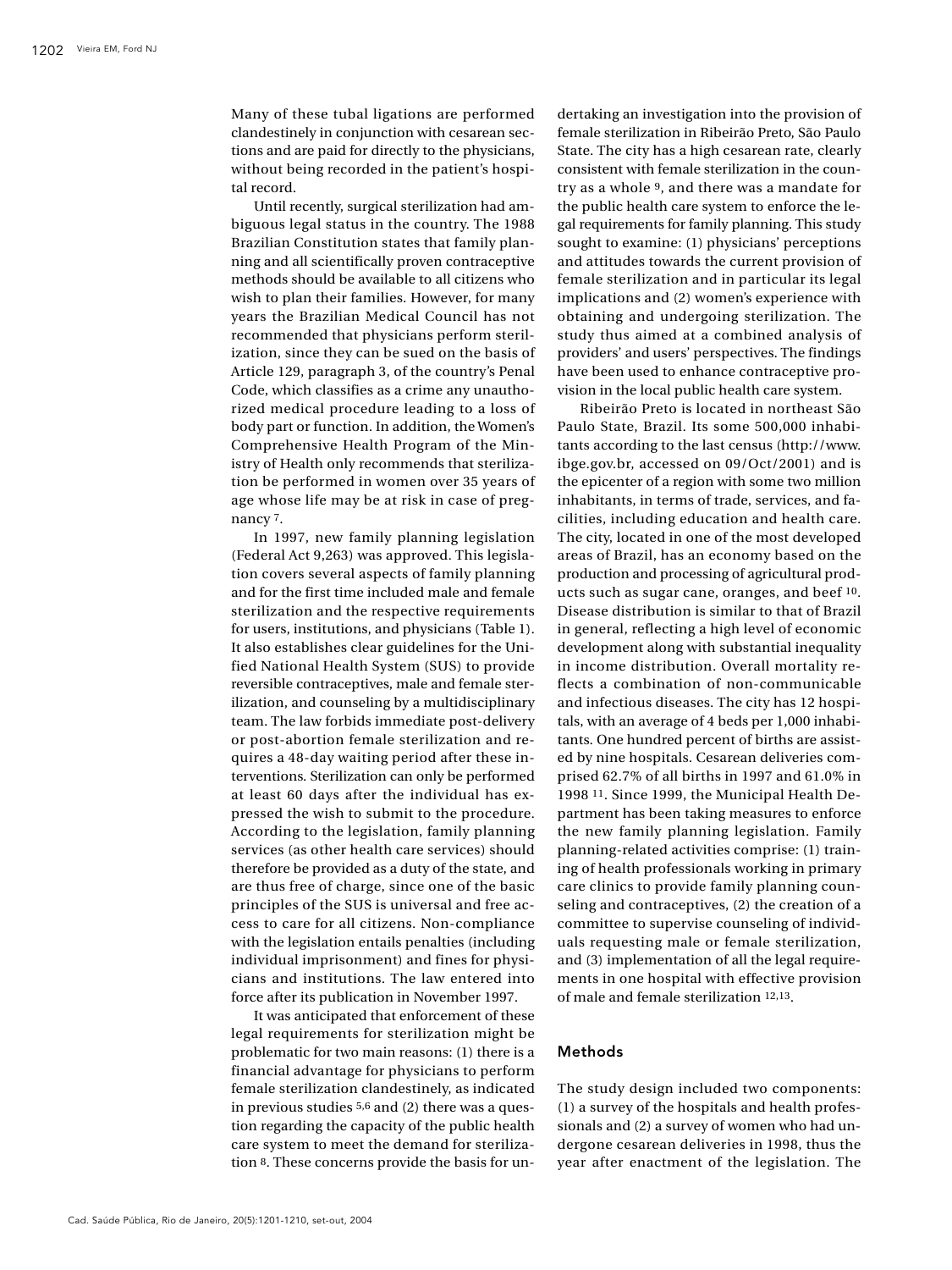specific objectives of the first component were to verify compliance with the legal requirements for female sterilization in the local hospitals, to identify knowledge among hospital personnel about the new legislation, and to explore health professionals' attitudes towards this law. The survey of women who had undergone cesareans aimed specifically to study the enforcement of legal requirements for female sterilizations performed in 1998 and to identify and characterize access to female sterilization by these women.

For the first component of the study, we collected secondary data from all nine hospitals providing obstetric care and administered 17 in-depth interviews with key informants, including physicians and health care managers, from November 1999 to October 2000. The key informants included all nine hospital managers, four gynecologists practicing in the city, two professors of gynecology and obstetrics at the local university, one representative of the local Medical Association, and the municipal manager of the Women's Comprehensive Health Program. In addition to the in-depth interview protocol, three other research instruments were developed. The first was an outline to collect hospital data and verify compliance with institutional requirements for performing sterilization. The other instruments were forms to assess the key informants' knowledge and attitudes concerning the legislation.

In the survey of women who had given birth by cesarean section in 1998, we contacted women whose names and addresses were listed in the local health authority office as having given live birth (Live Birth Data System/SINASC). Data collection, including telephone and household interviews, was conducted from July 2000 to January 2001.

Live births in local hospitals in 1998 totaled 11,059, of which 8,440 (76.3%) were for women residing in the city, with the remainder coming from neighboring smaller towns. A total of 4,158 (49.2%) were recorded as having given birth by cesarean section. Some 2,457 (59.0%) were contacted by telephone, 1,075 (43.7%), and/or home visits, 1,382 (56.2%). All women were asked two questions: did you have a cesarean birth in 1998? Did you subsequently undergo sterilization? Those who answered yes to both questions then received a questionnaire on their obstetric history, contraceptive use, and access to female sterilization.

Of all 2,457 women contacted by telephone or home visits, 12.1% (298) had been sterilized in 1998 in combination with childbirth. Of these, 5.6% (17) refused to answer the inter-

## Table 1

Summary of the legal requirements for female sterilization in Brazil.

#### Institutional requirements

Licensed hospital.

Trained personnel.

Previous offer of all contraceptive methods approved by the Ministry of Health. Counseling by multidisciplinary team. Mandatory reporting of procedure.

#### User's requirements

Age > 25 years.

2 or more children.

Full civil capacity (not dependent).

Informed consent signed by the applicant and spouse.

#### Physician's requirements

Female sterilization can be performed when there is risk to the woman's life in case of a subsequent pregnancy, as testified in writing by two physicians. Female sterilization by hysterectomy or oophorectomy is prohibited. The procedure may not be performed in conjunction with childbirth or abortion except in case of proven need due to previous cesarean sections.

view and one was excluded due to a therapeutic hysterectomy. The questionnaire on access to female sterilization was administered faceto-face to 280 sterilized women at their homes by trained interviewers. A total of 1,701 women were not located, for several reasons: 28.9% (1,205) had moved, 3.9% (163) had inconsistent addresses, 5.7% (240) had incomplete addresses, 0.12% (5) had died, and 2.1% (88) were not found at home even after three contacts. A high turnover is to be expected in the city's population, due to the seasonal sugar cane harvest, and could explain the fact that many women had moved.

By consulting patient records in the hospitals, it was possible to use data collected on 89.8% (1,528) of 1,701 women that were not located personally. These data were provided by the Hospital Data Processing Center of the Ribeirão Preto School of Medicine, University of São Paulo. Most women were 20 to 29 years of age (836, or 54.7%), 484 (31.7%) were from 30 to 39 years old, 179 (11.7%) were under 19, and 29 (2.8%) were over 40. Most of the women had their childbirth care covered by private health insurance (828, or 54.2%), 618 (40.0%) used the SUS, and only 82 (5.4%) paid out of pocket.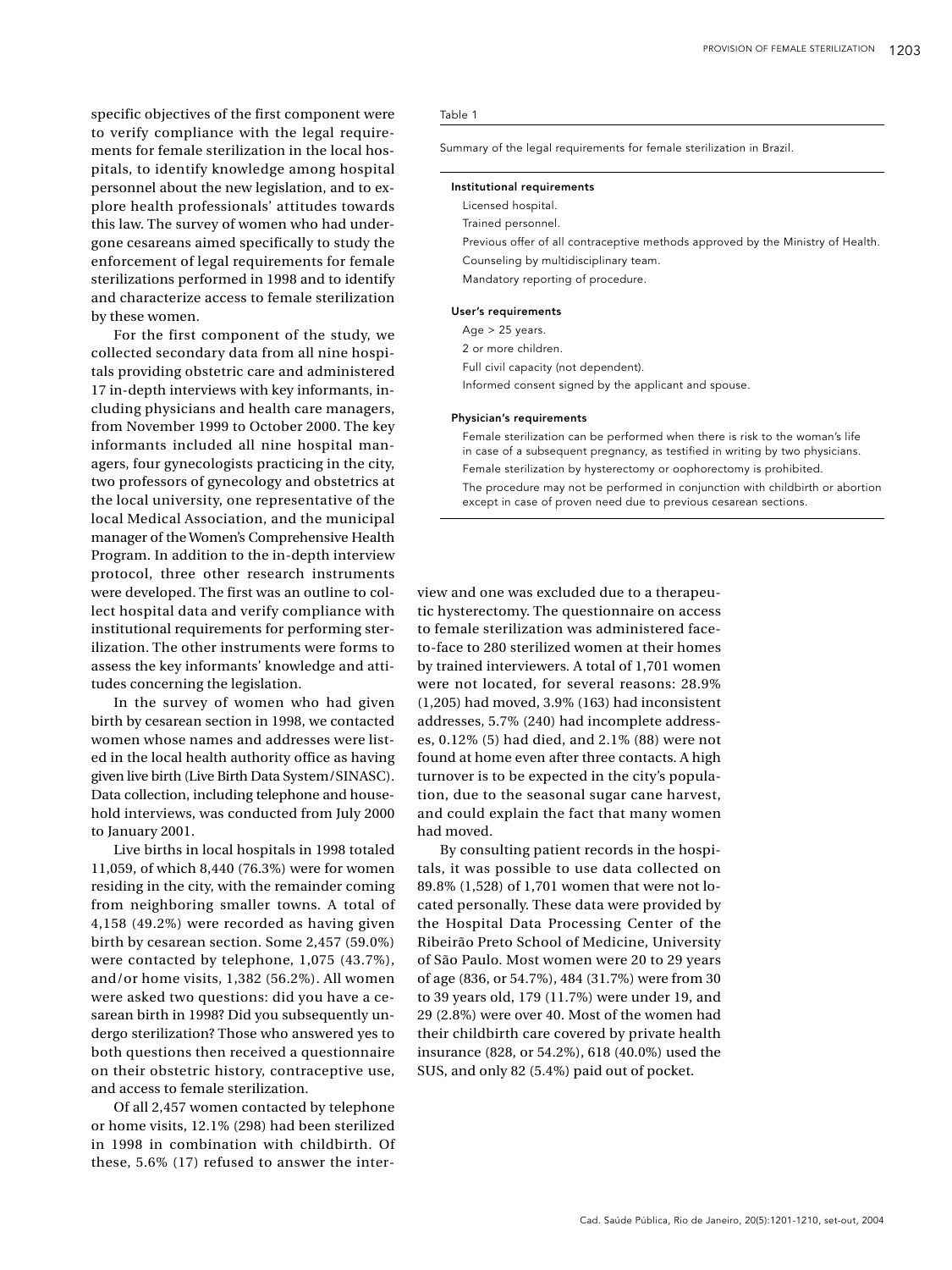## Results

Of the nine hospitals visited, only one had less than 50 beds, six had from 50 to 150 beds, and two had more than 150 beds. The latter two hospitals have sophisticated technological facilities in terms of equipment and highly specialized staff. All nine hospitals receive private payment through health insurance or out-ofpocket from patients. Only three hospitals are licensed by the SUS to assist patients, one is a maternity hospital founded in 1998 to assist normal deliveries, and the other two were established as referral centers for complicated cases. Two of these hospitals have already been licensed to perform sterilization under Federal Act 9,263. Two private hospitals reported providing courses to prepare for labor, but do not offer education in family planning. The cesarean rates were extremely high in some private hospitals (varying from 80.2% to 90.0% in 1998). The lowest cesarean rates were in the hospitals licensed by the SUS (12.9%, 36.5%, and 42.7% in 1998).

# Knowledge

Table 2 shows the summary of responses by key informants (medical staff) concerning knowledge on regulation of sterilization. Knowledge concerning the legislation was very poor among the respondents. Only one staff physician reported actually having read the new Federal Act. Although most were familiar with some aspects of the legislation, the most widely known item was the requirement of the husband's/ wife's signature for the procedure, and the period during which the procedure cannot be performed (post-delivery or post-abortion). The least known items concerned conditions under which the procedure can be performed, the need for two physicians to sign an approval of the procedure, and institutional requirements (such as hospital licensing, professional counseling, and the offer of all other contraceptive methods before the procedure). More than half of the informants could not inform the time period required between the patient's request for sterilization and the actual procedure. Furthermore, physicians were unfamiliar with the requirements as to minimum age, number of children, and terms to be included in the informed consent in order for female sterilization to be performed.

## Attitudes

After having their knowledge about the legislation tested and after receiving information, the informants were asked if they agreed or disagreed with the terms of the law. There was generally more agreement than disagreement with the law. All informants agreed that two physicians should sign an approval for sterilization when a subsequent pregnancy would place the patient's life at risk, and that the patient should provide her informed consent while not under the effect of medication or any other conditions that could interfere in her decision. Nearly all agreed that neither hysterectomy nor oophorectomy should be performed as a means of sterilization. Only one informant stated that he neither agreed nor disagreed with the offer of all contraceptive methods before sterilization or with the signed consent (that is, he was undecided). There was some disagreement concerning the legal conditions related to age, number of children, mandatory reporting of the procedure, and hospital licensing for sterilization. However, the strongest disagreement related to the fact that the legislation does not allow sterilization to be performed in the post-delivery or post-abortion period. During the in-depth interviews, other aspects of the law were explored, such as payment "under the table" and "the package deal", two slang expressions referring to clandestine payment for sterilization. The physicians did not see themselves as part of the "sterilization problem". They felt that there is no problem with sterilization in general and failed to see its association with the abusive, excessive, and unnecessary number of cesarean sections in Brazil. Some informants came out in defense of medical practice without government interference or any other kind of regulation. The following comments were common: "*This law is all wrong*", "*The law will never make it off paper*", or "*People will never accept this law*".

### Survey of sterilized women

### Socio-demographic information

Mean age of the 280 respondents was 34.6 years (range: 24-47), and some 65.0% were between 30 and 39 years of age. Most of the women (71.4%) were married, and 20.0% lived with a partner. Only 8.5% were divorced, widows, or single. The majority, 197 (70.4%) classified themselves as white, as compared to 44 mixedrace (15.7%), and 38 black (13.6%). Respondents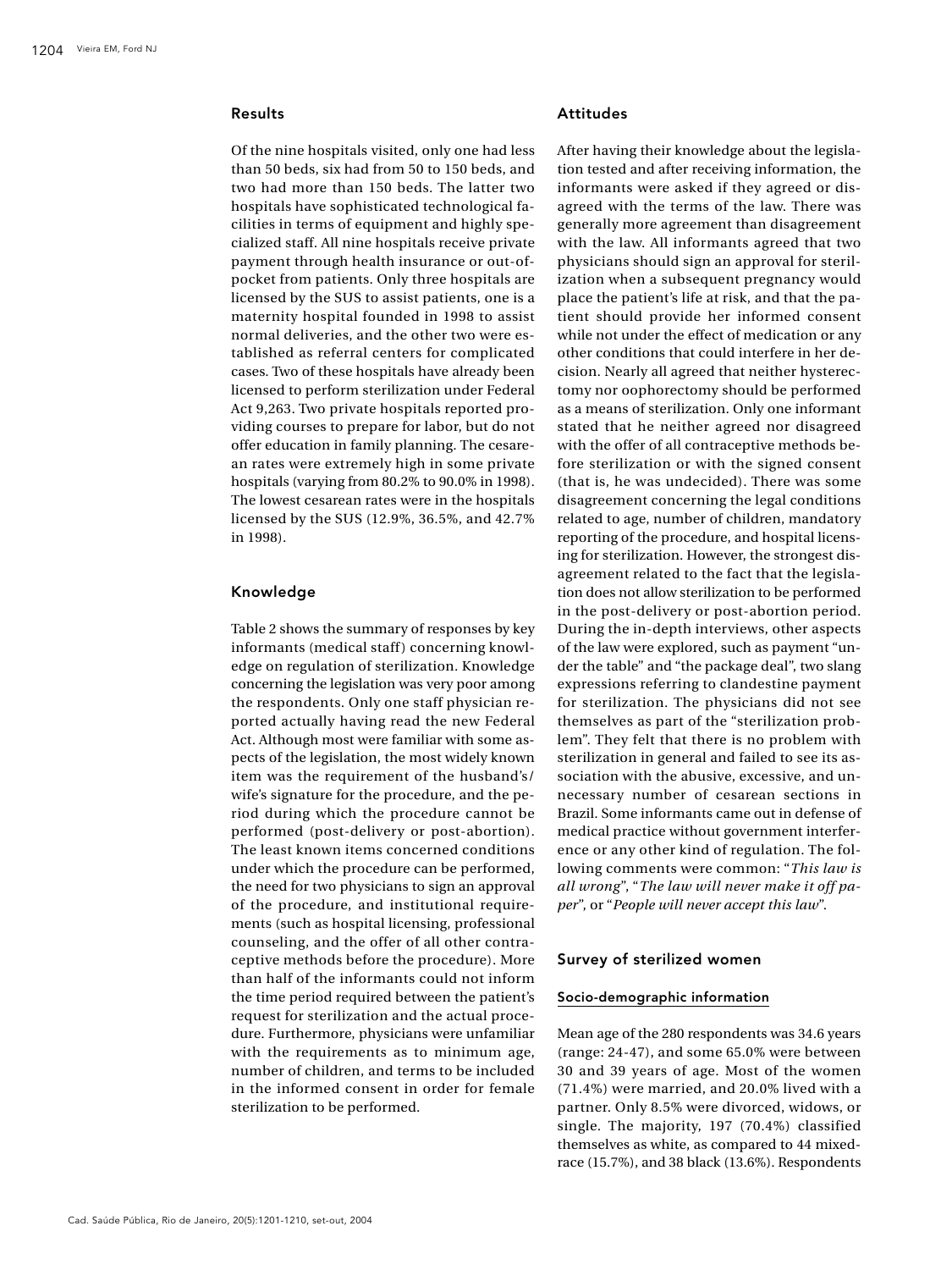#### Table 2

Knowledge about the Act 9,263 among physicians and health care managers. Ribeirão Preto, São Paulo, Brazil, 2001.

| Female sterilization is only allowed in the following situation                                               | Correct | Incorrect | Observation                           |
|---------------------------------------------------------------------------------------------------------------|---------|-----------|---------------------------------------|
| 1. Under which individual conditions can female sterilization be performed?                                   | 4       | 10        | 3 provided 50%<br>correct information |
| 2. How can a woman access tubal ligation if there is a risk to her life in case<br>of a subsequent pregnancy? | 3       | 14        |                                       |
| 3. What is the period required between expression of intent and submitting to the procedure?                  | 5       | 12        |                                       |
| 4. What information should be stated in the informed consent form?                                            | 4       | 9         | 4 provided 50%<br>correct information |
| 5. During what period should tubal ligation not be performed?                                                 | 8       | 9         |                                       |
| 6. Who should sign the informed consent?                                                                      | 10      |           |                                       |
| 7. What forms of surgical sterilization are prohibited?                                                       | 5       | 11        | 1 provided 50%<br>correct information |
| 8. Under which situations can the intention to submit to sterilization not be considered?                     | 6       | 11        |                                       |
| 9. Which official records are required?                                                                       | 6       | 12        |                                       |
| 10. What are the hospital requirements for performing sterilization?                                          | 3       | 14        |                                       |

had an average of 8.3 years of schooling. A total of 94 (33.4%) had attended school for four or more years but had not finished basic education (8 years, the equivalent of primary plus junior high school), 54 (19.2%) had complete basic schooling but not secondary school, and 76 (27.1%) had finished secondary school but had not finished the university. Some 28 (10.0%) had completed a university degree, and the same proportion had finished less than four years of school. Only 4 women had never attended school. Socioeconomic status assessed by a set of questions using ABA/ABIPEME (Brazilian Association of Market Research Institutes) criteria showed that 112 (40.0%) belonged to class C, as compared to 86 (30.7%) class B, 50 (17.8%) class D, and 29 (10.4%) class A. Only 3 (1.1%) were classified as E.

## Obstetric history

Respondents reported a mean of 3.3 pregnancies (range: 1-9). 38.5% had three pregnancies, 24.6% had two, 18.2% had four, 12.0% had five, 4.6% had six, and 10.0% had seven pregnancies. Only one woman had one and another one had nine pregnancies. The mean number of children currently alive was 3.0. Only two women (0.7%) had one living child, 31.7% had two, 40.3% had three, 19.6% had four, and 7.5% had five or more living children. Most women reported not having had an abortion or miscarriage, but almost one-fifth (23.0%) reported at least one interruption of pregnancy. Nearly half (48.9%) reported a history of health problems during one or more pregnancies.

# Contraceptive methods: knowledge and history

Overall awareness concerning contraceptive methods was good. All respondents had heard about oral contraceptives, and 84.0% had already used them. Nearly all of the respondents (98.6%) knew about male condoms, and 33.0% reported condom use by their partners. The calendar method was known to four out of five women, and nearly one out of five had already used it. Withdrawal (coitus interruptus) was identified by 76.0% of the women as a contraceptive method, and 17.0% of respondents had prior experience with it. Hormonal injections were known to 84.0% and used by 14.6% of them. Use of other contraceptive methods was negligible. A set of questions to assess the women's knowledge on contraceptives was also used; 36.4% of the respondents agreed with the statement that "*all contraceptive methods affect women's health*", 33.2% did not trust the pill, and 47.0% believed that sterilized women could have more children if they wished. Nearly 70.0% agreed with the statement that "*condoms are not a reliable contraceptive method*", and 83.0% believed the best way to have a tubal ligation was in combination with a cesarean section. Despite all this misinformation, 90.0% were aware that vasectomy does not cause impotency and 70.0% knew that vasectomy is easier to perform than female sterilization. In addition, 85.0% disagreed with the statement that "*all sterilized women become frigid*". This set of questions was scaled, and respondents' knowledge was classified as low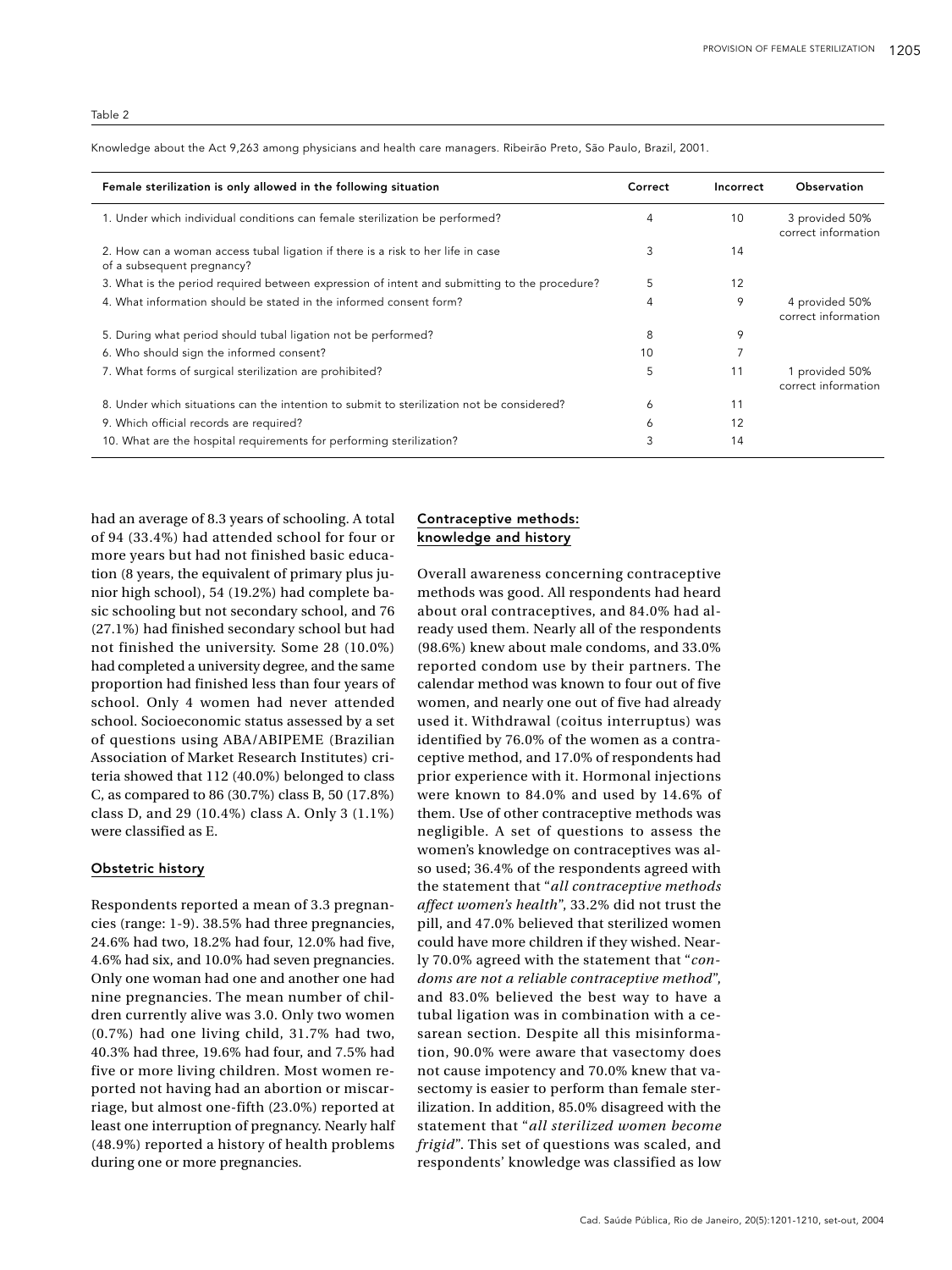(27.5% of the respondents), medium (42.8%), or high (29.6%).

Women were also asked why they had discontinued the contraceptive method previously used. Adverse effects were cited by 42.5% of pill users and 56.0% of hormonal injection users. Some 36.5% of the women whose partners used condoms reported interference with sexual intercourse. Method failure leading to unwanted pregnancy was cited by 52.0% of the women who had used the calendar method and 40.0% of those resorting to coitus interruptus.

### Access to tubal ligation

Most of the women had heard about female sterilization from a relative (30.0%) or physician (29.6%). Few (6.0%) had read about the subject or learned about it on television. Approximately 15.0% had learned about contraceptive methods through friends, lectures, classes, etc. A full 70.0% had at least one relative (sister, mother, aunt, cousin, and/or niece) who was sterilized. Only 23 women (8.2%) had not been sterilized in conjunction with childbirth itself, but afterwards (ranging from the following day to one month later). Most of the women (247, or 88.2%) were pregnant when they made the decision to submit to sterilization. Mean age at sterilization was 32.8 years. Only 11 women (fewer than 4.0%) were sterilized under 24 years of age, 63 (22.5%) from 25 to 29 years, 105 (37.5%) from 30 to 34 years, and 101 (36.1%) over 35 years of age.

When women were asked why they had decided to submit to surgical sterilization, 157 (56.1%) reported they were satisfied with the number of children they had, 13.9% reported they had undergone numerous cesarean sections, 12.5% reported health problems, 8.2% answered that sterilization was their preferred means of contraception, 3.9% said that they had experienced problems with other contraceptive methods, and 5.3% reported other reasons such as age or financial problems. According to one woman, the physician claimed he could not perform the cesarean if he did not also perform a tubal ligation.

Questioned about how they had obtained the procedure, 74.7% reported having gone to the physician and requested it, 17.5% reported that the physician had stated that the woman needed the tubal ligation, and 7.0% stated that the physician said he could perform the procedure if the patient so desired. Two women reported that the sterilization had been performed without their consent.

Payment to the physician for the surgical sterilization was made by 171 (61.1%) of the respondents; the remaining 109 (38.9%) reported not having paid for the procedure. Among those who paid for the procedure, 50 (17.9%) did not know or could not recall the amount of the fee. Forms of payment varied extensively, especially for women with private health insurance. One-third of the deliveries (33.3%) followed by tubal ligation were free of charge.

When asked if they were counseled prior to the procedure, 248 (88.5%) of the women reported having been counseled by the attending physician, 7 (2.5%) by a nurse or social worker, and 25 (8.9%) had received no counseling.

In order to assess the women's understanding of the tubal ligation procedure, a set of statements was read for them to agree or disagree. Regarding the first statement, "*Sterilized woman cannot have more children, because the procedure is permanent*", although most women (55.8%) agreed, nearly half either disagreed (35.0%) or did not know (9.3%). However, most (82.5%) knew that tubal ligation rarely fails, and 74.0% agreed that the procedure is difficult to reverse. Regarding reversibility, approximately one-third either did not know, or thought that they could become pregnant again if they wished. The level of explicit regret was very low; 266 women (95.0%) reporting being satisfied with the procedure, 9 (3.2%) reported regret, and only 5 (1.7%) were dissatisfied.

# Association between variables

Age at the first birth and socioeconomic status were associated with each other. While 43.2% of lower-income women had their first children between 14 and 19 years of age, only 17.4% of higher-income women started having children at this age (Table 3). The same trend was observed for schooling (Table 4). While 40.5% of women with less schooling started having children under 20, only 9.2% of women with more schooling began having children at this age.

As a result, women with lower socioeconomic status underwent sterilization at a younger age; 36.0% of women classified as classes D or E submitted to sterilization between 25 and 29 years of age, while only 15.0% of the women classified as class A or B underwent sterilization in this same age bracket (Table 3). Knowledge on contraceptives is also associated with socioeconomic status. Only 11.4% of the women in classes D or E demonstrated adequate knowledge of contraceptive methods, as compared to 42.0% of women in classes A or B (Table 3). Similar results are shown in Table 4 for level of schooling. Payment for tubal ligation was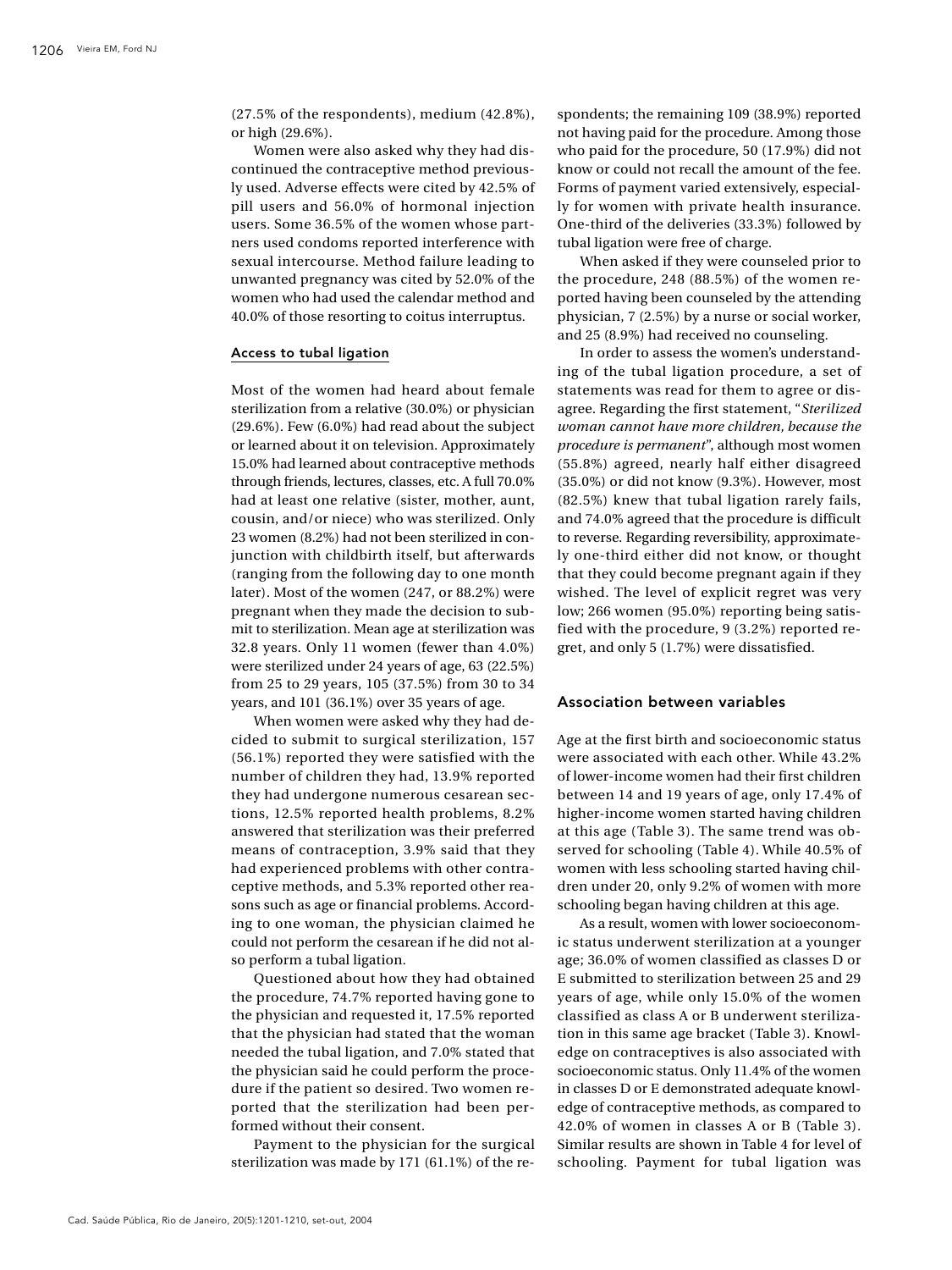#### Table 3

Number of pregnancies, number of children currently alive, age at first delivery, age at sterilization, and knowledge of contraceptive methods according to socioeconomic status among 280 sterilized women who gave birth in 1998. Ribeirão Preto, São Paulo, Brazil, 2001.

|                                    |                | Classes D/E |                | Class C |                | Classes B/A | P       |
|------------------------------------|----------------|-------------|----------------|---------|----------------|-------------|---------|
| Number of pregnancies              | n              | $\%$        | n              | $\%$    | n              | $\%$        |         |
| $1 - 2$                            | $\overline{7}$ | 13.2        | 26             | 23.2    | 37             | 32.2        |         |
| $3 - 4$                            | 24             | 45.3        | 64             | 57.1    | 71             | 61.8        |         |
| $5 - 9$                            | 22             | 41.5        | 22             | 19.7    | $\overline{7}$ | 6.0         | < 0.001 |
| Number of living children          | n.             | %           | n              | %       | n.             | %           |         |
| $1 - 2$                            | $\overline{7}$ | 13.2        | 34             | 30.4    | 50             | 43.5        |         |
| 3                                  | 16             | 30.2        | 44             | 39.2    | 53             | 46.0        |         |
| 4 or more                          | 30             | 56.6        | 34             | 30.4    | 12             | 10.5        | < 0.001 |
| Age at first delivery (years)      | $n^*$          | %           | $n^{**}$       | %       | n              | $\%$        |         |
| $14 - 19$                          | 22             | 43.2        | 38             | 34.2    | 20             | 17.4        |         |
| $20 - 24$                          | 24             | 47.0        | 44             | 39.6    | 47             | 40.9        |         |
| 25 or more                         | 5              | 9.8         | 29             | 26.2    | 48             | 41.7        | < 0.001 |
| Age at sterilization (years)       | n              | $\%$        | n              | $\%$    | n              | $\%$        |         |
| $21 - 24$                          | 6              | 11.3        | $\overline{2}$ | 1.8     | 3              | 2.6         |         |
| $25 - 29$                          | 19             | 35.9        | 27             | 24.1    | 17             | 14.8        |         |
| $30 - 34$                          | 17             | 32.0        | 43             | 38.4    | 45             | 39.1        |         |
| 35 or older                        | 11             | 20.8        | 40             | 35.7    | 50             | 43.4        | < 0.001 |
| Knowledge of contraceptive methods | n              | %           | n              | $\%$    | n.             | %           |         |
| Low                                | 21             | 39.6        | 35             | 31.5    | 21             | 18.2        |         |
| Medium                             | 26             | 49.0        | 52             | 46.9    | 42             | 36.6        |         |
| High                               | 6              | 11.4        | 25             | 21.6    | 52             | 42.2        | < 0.001 |
| Payment for tubal ligation         | n              | $\%$        | n              | $\%$    | n              | $\%$        |         |
| Yes                                | 8              | 15.1        | 67             | 59.4    | 96             | 83.5        |         |
| No                                 | 45             | 84.9        | 45             | 40.6    | 19             | 16.5        | < 0.001 |
| Total                              | 53             | 100.0       | 112            | 100.0   | 115            | 100.0       |         |

\* Missing cases = 2;

\*\* Missing case = 1.

closely associated with socioeconomic status and schooling; 83.5% of women with higher socioeconomic status paid for the procedure, as compared to only 15.0% of those with lower socioeconomic status.

An association was also found between health problems reported during pregnancy and the way women obtained sterilization. Among women whose physicians had recommended the procedure, 67.3% had reported health problems during pregnancy, while for those who requested that their physicians perform the operation, 44.5% reported health problems during gestation ( $p = 0.015$ ).

# Conclusions

The central conclusion emerging from this study is that in order to understand the nature of the provision (and extremely high level) of female sterilization in Brazil, it is necessary to grasp the relationship between deficiencies in compliance with legal requirements by health care personnel and the pervasive pattern of unequal access to reproductive health care in the country.

First, in terms of explicit legislation (that is, the law as written on the books), Brazil has a comprehensive, compassionate, and well-organized set of legal regulations concerning female sterilization. However, there is a clear, per-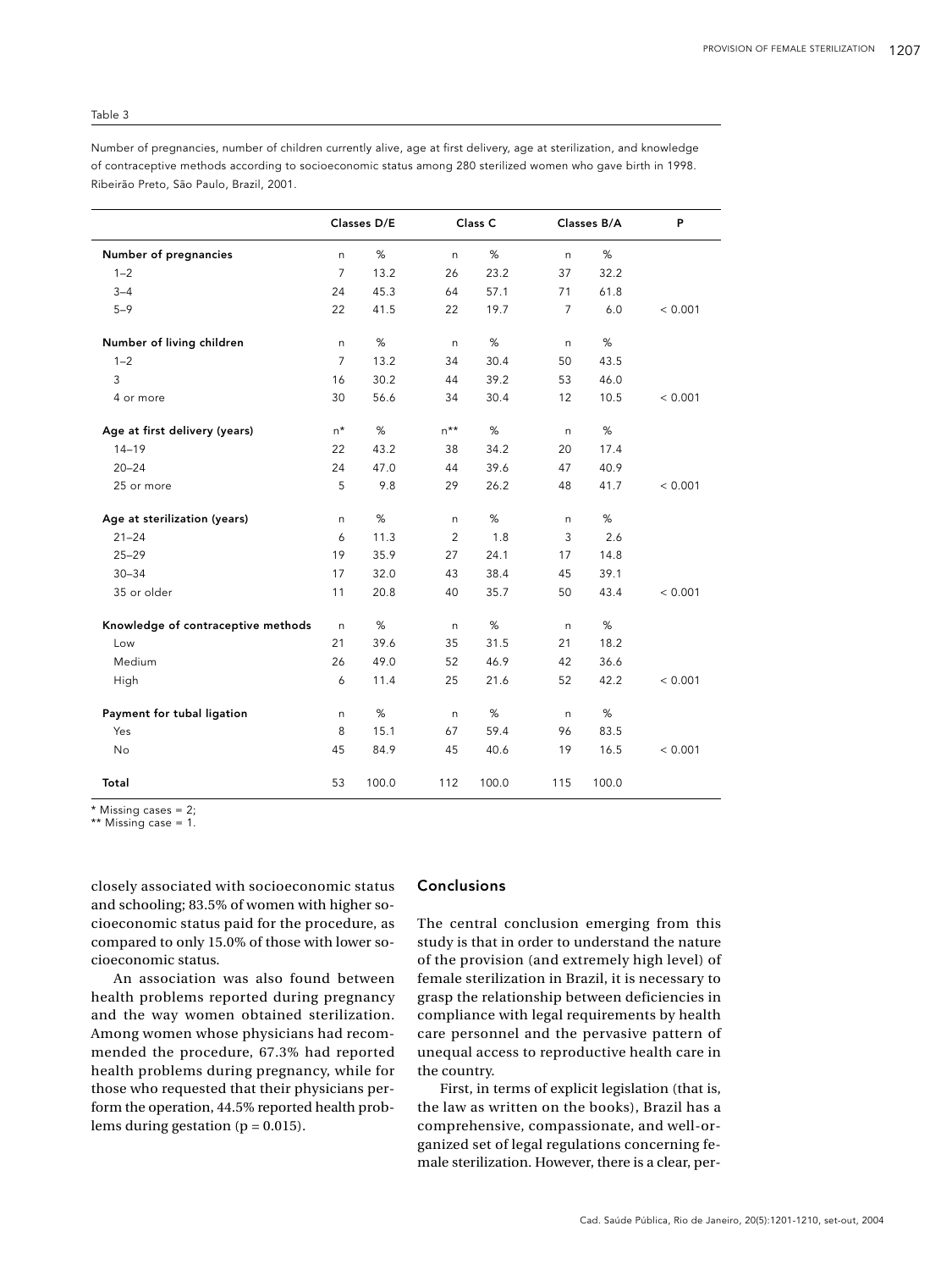#### Table 4

Number of pregnancies, number of children currently alive, age at first delivery, and knowledge of contraceptive methods according to years of schooling among 280 sterilized women who gave birth in 1998. Ribeirão Preto, São Paulo, Brazil, 2001.

|                                    | 8 years or fewer |       | 9 to 11 years |       | 12 years or more |       | P       |
|------------------------------------|------------------|-------|---------------|-------|------------------|-------|---------|
| Number of pregnancies              | n.               | %     | n.            | %     | n                | %     |         |
| $1 - 2$                            | 23               | 14.8  | 25            | 35.7  | 22               | 40.7  |         |
| $3 - 4$                            | 89               | 57.0  | 39            | 55.7  | 31               | 57.5  |         |
| $5 - 9$                            | 44               | 28.2  | 6             | 8.6   | 1                | 1.8   | < 0.001 |
| Number of living children          | n                | %     | n             | %     | n                | %     |         |
| $1 - 2$                            | 30               | 19.2  | 33            | 47.1  | 28               | 51.9  |         |
| 3                                  | 64               | 41.0  | 27            | 38.6  | 22               | 40.7  |         |
| 4 or more                          | 62               | 39.8  | 10            | 14.3  | 4                | 7.4   | < 0.001 |
| Age at first delivery (years)      | $n^{\star}$      | %     | n             | %     | n                | %     |         |
| $14 - 19$                          | 62               | 40.5  | 13            | 18.6  | 5                | 9.2   |         |
| $20 - 24$                          | 65               | 42.5  | 31            | 44.3  | 19               | 35.2  |         |
| 25 or more                         | 26               | 17.0  | 26            | 37.1  | 30               | 55.6  | < 0.001 |
| Payment for tubal ligation         | $n^{**}$         | %     | n.            | %     | n.               | %     |         |
| Yes                                | 72               | 46.5  | 55            | 78.6  | 43               | 79.6  |         |
| No                                 | 83               | 53.5  | 15            | 21.4  | 11               | 20.4  | < 0.001 |
| Knowledge of contraceptive methods | n                | %     | n             | %     | n                | %     |         |
| Low                                | 55               | 35.3  | 19            | 27.1  | 3                | 3.0   |         |
| Medium                             | 68               | 43.6  | 28            | 40.0  | 24               | 24.0  |         |
| High                               | 33               | 21.1  | 23            | 32.9  | 27               | 27.0  | < 0.001 |
| Total                              | 156              | 100.0 | 70            | 100.0 | 54               | 100.0 |         |

\* Missing cases = 3.

\*\* Missing case = 1.

sistent, and wide gulf between the letter of the law and its practice. Our findings clearly indicate that the majority of physicians are far from fully conversant with the legal requirements. Although most physicians support the legal tenets when prompted, the key point is that there is no auditing or monitoring of the law's actual enforcement in Brazil. Above all, our findings highlighted physicians' heavy aversion to those aspects of the law that seek to control and regulate their clinical practice. The main (and important) tenet of the law pertaining to sterilization, with which physicians disagree, and which they regularly flout, concerns the interdiction against performing sterilization in the immediate post-delivery period. Furthermore, it is clear that medical professionals simply do not identify with the (common) clandestine provision of sterilization and are not willing to see themselves as part of the problem.

The overall patterns in the survey's findings indicate the high level of contraceptive use in the country (76.7%) and widespread use of female sterilization. The fact that some 70.0% of the women reported having a relative who had undergone tubal ligation shows that there is a "culture of sterilization" in the country 4.

According to this study, women with more schooling and higher socioeconomic status are more likely to have fewer pregnancies and fewer children than poorer women. They begin childbearing at a later age, have better knowledge of contraceptive methods, and are more likely to pay for tubal ligation. Unequal access to female sterilization is one of the reproductive health inequalities for Brazilian women of lower socioeconomic status, as reported previously by another study 6. The survey results indicate that a high sterilization rate at earlier ages among women of lower socioeconomic status and with less schooling reflects obstacles and difficulties with reversible contraception. These obstacles relate to lack of information or misinformation about contraceptive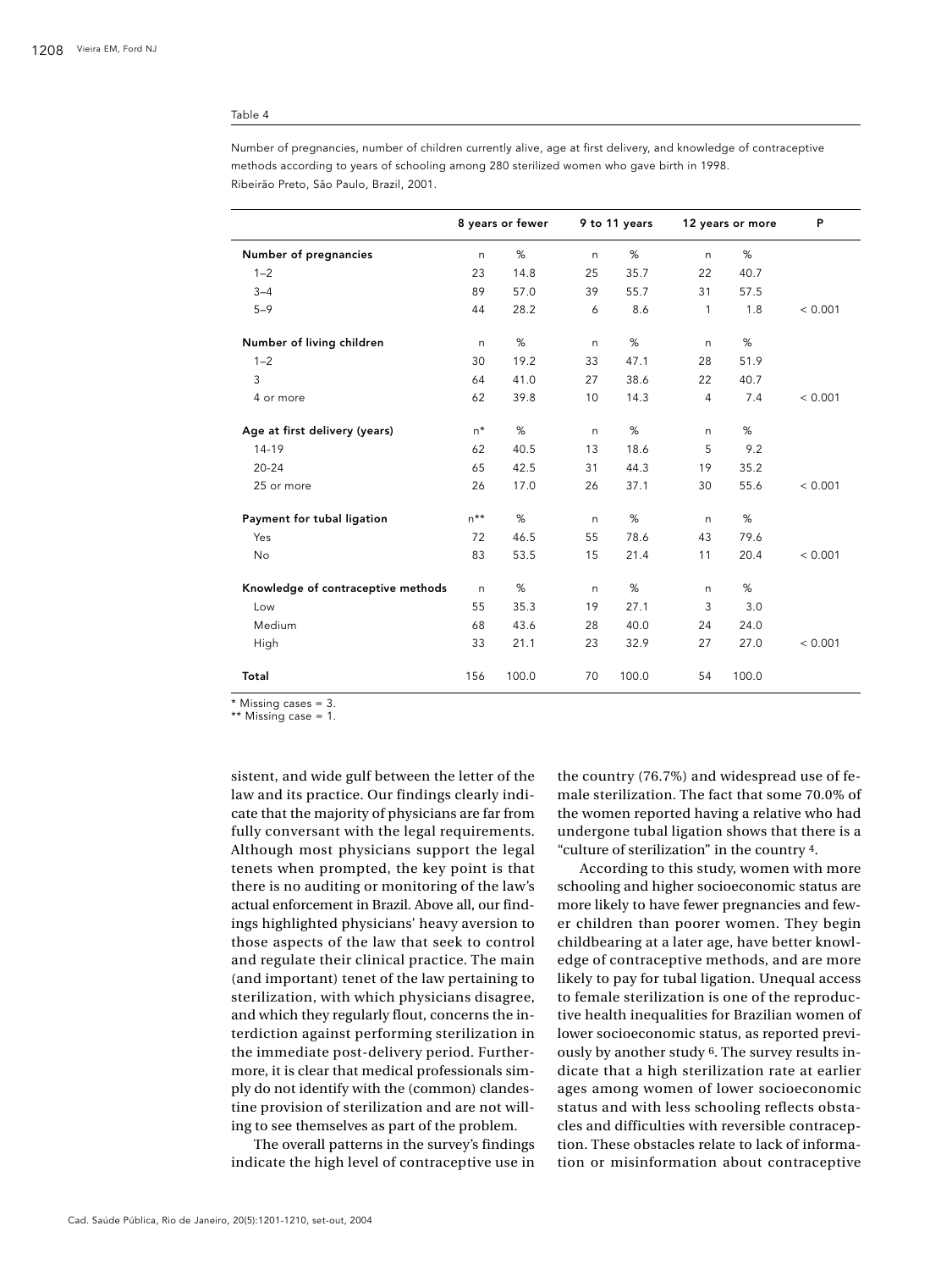methods, the limited range of methods offered by the public health care system, and extensive privatization of the health care sector, as some authors have already discussed 16. Reproductive health inequalities for women of lower socioeconomic status are particularly associated with teenage pregnancy and poor levels of knowledge concerning family planning methods. Osis 17 has pointed out that teenage pregnancy and female sterilization are interrelated.

The fact that the majority of women (88.0%) who requested sterilization were counseled by the physicians who performed the surgery and were pregnant when they made their decision showed that many physicians are unaware of some ethical principles that should support such medical practice and that many women are unaware of their reproductive rights, as reported in a previous study 18.

The study highlights the fact that the enforcement of legal regulations on family planning should include the clear and explicit dis-

semination of the terms of the law among health care personnel, including a discussion and understanding of the legislation and improvement in the overall quality of family planning care in Brazil 19. Training health care personnel in counseling skills and information, education, and communication could improve lower-income women's access to family planning choices. In addition, the need to improve young people's access to information on contraception reinforces the need for sex education in schools and communities.

This study's findings therefore indicate that in Brazil the gulf between the concept of sexual and reproductive health (with explicit reference to female sterilization), as expressed in the law and as practiced, results from problems in the culture of the medical profession, together with inadequacies in the provision of information on health rights, particularly for poor women.

#### Resumo

*Quarenta por cento das mulheres brasileiras casadas de 15 a 49 anos de idade estão esterilizadas. A Constituição Brasileira de 1988 afirma que todos os métodos científicos de contracepção devam estar disponíveis para qualquer cidadão(ã), mas foi somente em 1997 que a regulamentação legal do planejamento familiar foi aprovada. Este estudo examinou as percepções e atitudes dos médicos em relação à oferta atual da esterilização feminina e suas implicações legais, e a experiência das mulheres em obter o procedimento. O desenho do estudo compreende: (1) uma investigação dos hospitais e profissionais de saúde e (2) uma pesquisa com mulheres esterilizadas durante parto cesariano em 1998. Elas tinham em média três filhos vivos, 60,0% foram esterilizadas entre 30 e 39 anos de idade, e 61,0% pagaram pela laqueadura. Muitas relataram falhas de métodos e efeitos adversos com o uso de contraceptivos hormonais. Mulheres de nível educacional e social mais baixo relataram maior paridade, começaram a ter filhos e foram esterilizadas mais jovens do que as mulheres com nível educacional e social mais alto. As desigualdades em torno da reprodução encontram-se fortemente associadas com gravidez na adolescência e baixo nível de conhecimento sobre métodos anticoncepcionais.*

*Planejamento Familiar; Esterilização; Anticoncepção*

## Collaborators

E. M. Vieira elaborated the research project, designed the study, applied for funding, performed the data collection, and analyzed the data. N. J. Ford discussed the results with the researcher and analyzed part of the results.

#### Acknowledgements

The authors acknowledge the financial support of FAPESP ( $n \Omega$  99/05863-8) for the development of this study.